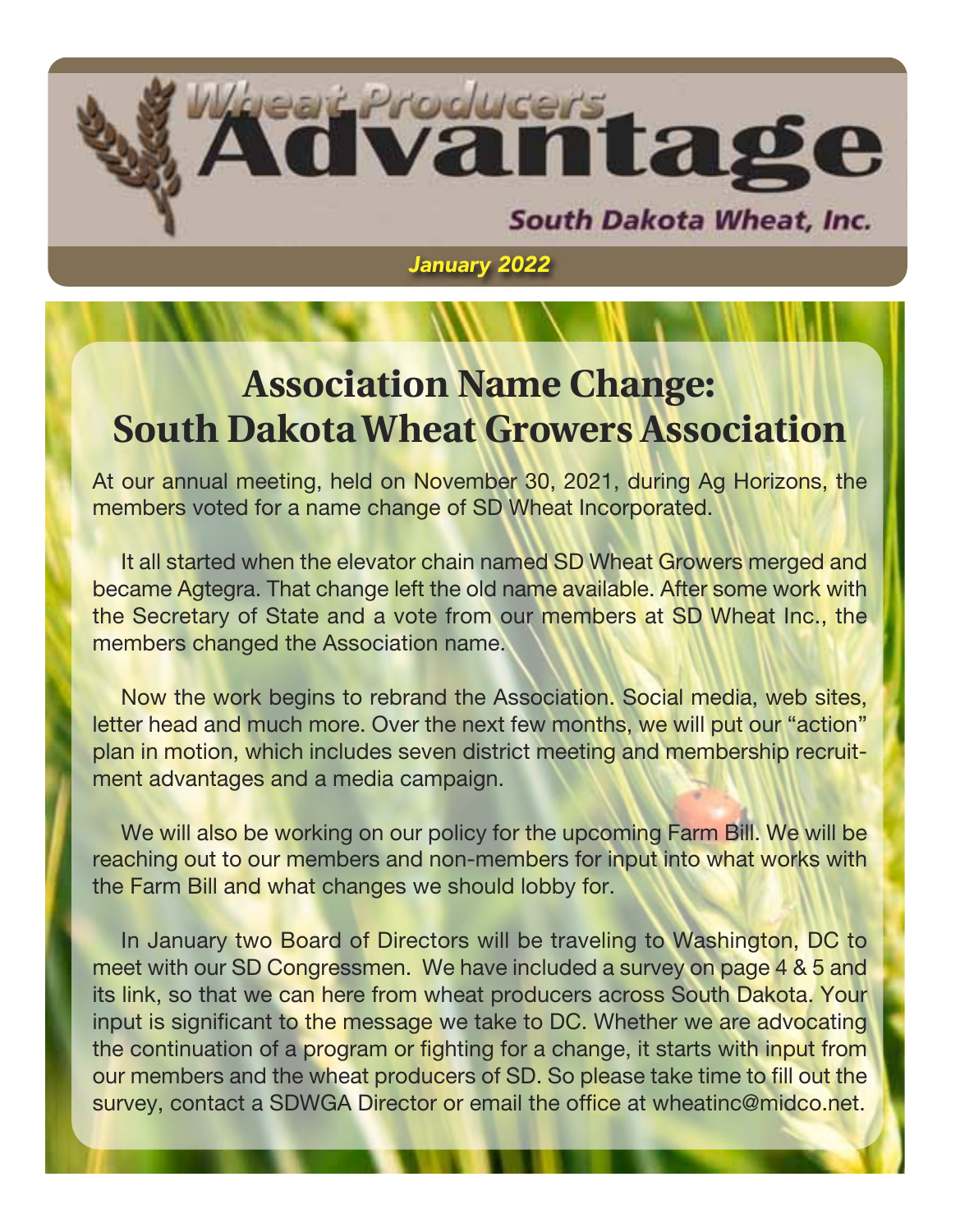

**Directors DISTRICT 1 Open DISTRICT 2 Adam Roseth, Midland DISTRICT 3 Tanner Handcock, Wall DISTRICT 4 Doug Simons, St. Lawrence DISTRICT 5 Todd Mangin, Gettysburg DISTRICT 6 Steve Rumpza, Wilmont DISTRICT 7 Paul Hetland, Mitchell Caren Assman, Executive Director PO Box 667 Pierre, SD 57501 Office: (605) 224-4418 www.sdwheat.org wheatinc@midco.net**





**Reid Christopherson, Executive Director Office: (605) 773-4645 Bryan Jorgensen, Ideal Tregg Cronin, Gettysburg Terry Hand, Midland Julian Roseth, Midland Leon Koeppe, Claire City**



### **Commercial Sales Report**

Current market year sales to date as of December 09, 2021

| CMY top 20 markets    | For delivery in |            | Change from | Change from |
|-----------------------|-----------------|------------|-------------|-------------|
| All Wheat             | 2021/22         | 2020/21    | last year   | last week   |
| Mexico                | 2,752,264       | 2,590,136  | 6%          | 170,042     |
| Philippines           | 2,278,437       | 2,500,641  | 4%          | 72,100      |
| nsqat.                | 1,740,171       | 1,879,697  | $-7\%$      | 162,483     |
| Nigeria               | 1,572,947       | 907,542    | 73%         | 5,429       |
| South Korea           | 940,064         | 1,352,733  | 31%         | 75,000      |
| China                 | 848,050         | 2,195,218  | 61%         |             |
| Taiwan                | 601,856         | 855,882    | $-30%$      | 1,358       |
| Colombia              | 489,729         | 291,671    | 68%         | 16,702      |
| Thailand              | 435,488         | 692.750    | 47%         |             |
| Peru                  | 310,402         | 153,476    | 102%        | 105,000     |
| Guatemala             | 284,900         | 396,540    | $-29%$      | 2,336       |
| Honduras              | 268,200         | 207,965    | 29%         | 6,000       |
| Venezuela             | 227,067         | 151,135    | 50%         | 24,270      |
| European Union        | 202,983         | 634,218    | 68%         | 10,000      |
| El Salvador           | 190,827         | 177,513    | B%          | 2,000       |
| Dominican Republic    | 169,669         | 101,934    | 66%         | 14,416      |
| Vietnam               | 129,904         | 389,652    | 67%         | 3,000       |
| Ecuador               | 121,598         | 150.756    | $-24%$      | o           |
| Jamaica               | 113,341         | 132,622    | $-15%$      | o           |
| Malaysia              | 101,745         | 206, 905   | $-513$      | o           |
| Total Unknown         | 645,027         | 102140     | 45%         | $-22,072$   |
| All Wheat Total Sales | 15,210,899      | 19.648.825 | $-23%$      | 650,587     |

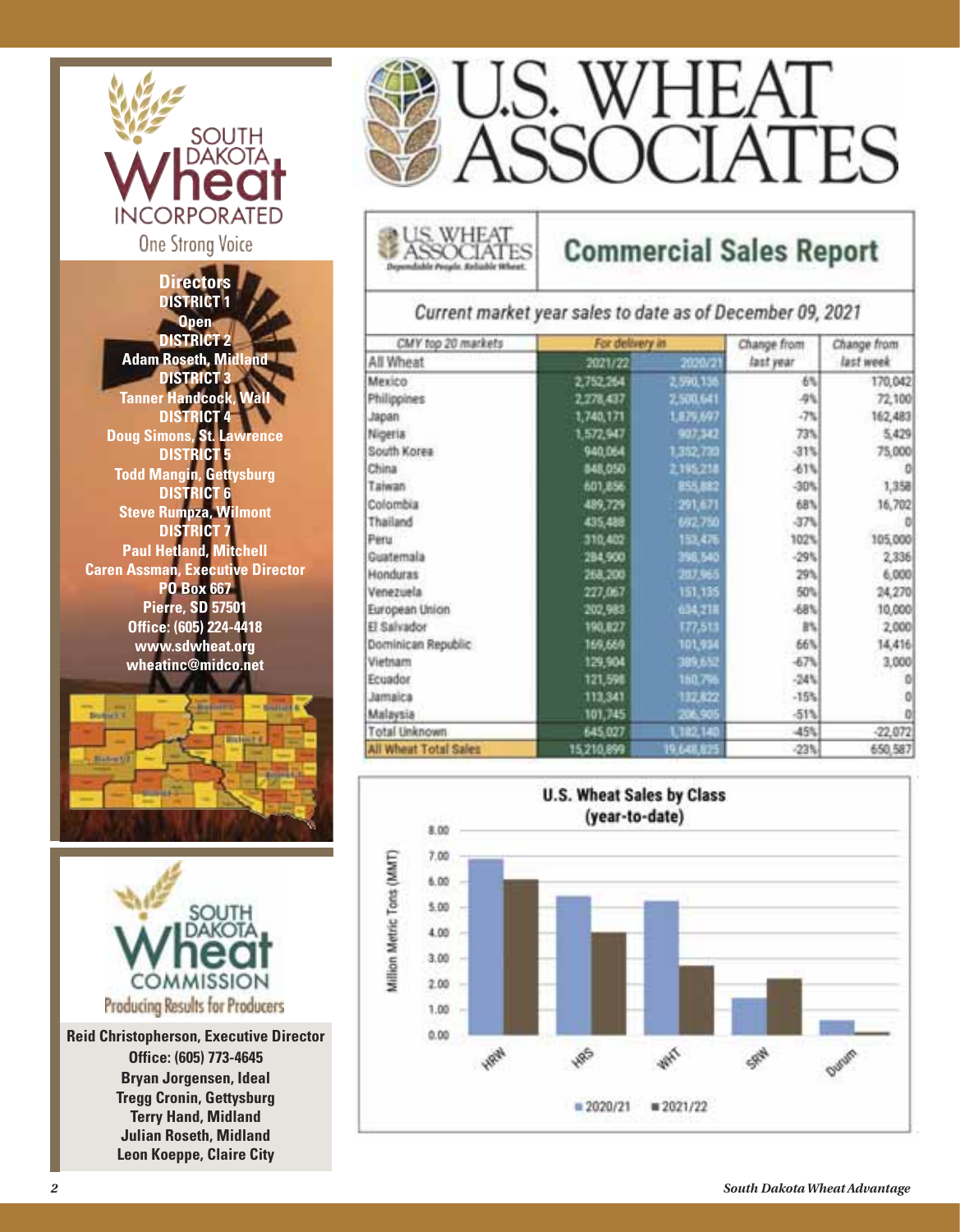# *Mational Association National Association of*

## **Upcoming Organization's Policy Priorities**

The South Dakota Wheat Inc., and NAWG Board of Directors set the organization's policy priorities during its annual meeting. The organization's priorities fall primarily into three buckets: farm support programs; trade and market access; and climate, sustainability, and regulatory issues. The items below are the specific priorities adopted by NAWG.

#### **Farm support programs**

• Be a spokesperson for wheat growers with members of the Agriculture Committees and USDA officials.

• Protect farm programs and crop insurance during the annual budget and appropriations process.

• Continue working on improvements to quality adjustments in the crop insurance program.

• Engage USDA in improving FSA and NRCS staffing and program delivery.

• Identify improvements that need to be made to the farm safety net for consideration in the 2023 Farm Bill process.

• Analyze and advocate for beneficial conservation programs and policies in the next Farm Bill.

• Engage and message on the state of the farm economy, including ensuring that wheat growers' needs are addressed in COVID-19 relief programs and through disaster programs.

#### **Trade and Market Access**

• Work with US Wheat Associates on advocating before Congress for enforcement of existing trade agreements and on the importance of building new markets.

• Preserve and enhance funding levels for export promotion programs (MAP/FMD/ATP).

• Engage on infrastructure/transportation policy

action that would affect our ability to get the crop to market and U.S competitiveness in international markets.

• Collaborate with wheat value chain stakeholders towards implementation of a breadbasket checkoff.

#### **Climate/Sustainability/Regulatory Issues**

• Engage in climate discussions in a constructive manner to represent wheat growers' interests.

• Engage with the USDA, EPA, and FDA to ensure that regulation of new technology is science-based and increases profitability for growers.

• Fight against regulatory issues which place undue burden on wheat producers.

• Work collaboratively with industry to protect and secure use of crop protection products.

• Protect wheat growers' use of EPA approved crop protection tools and defend against unscientific attacks on that ability.

• Protect improvements made under the Navigable Waters Protection Rule: Definition of Waters of the United States.

• Lead wheat research advocacy on Capitol Hill.



*SD Wheat Inc., Board of Directors sharing their message with Senator John Thune.*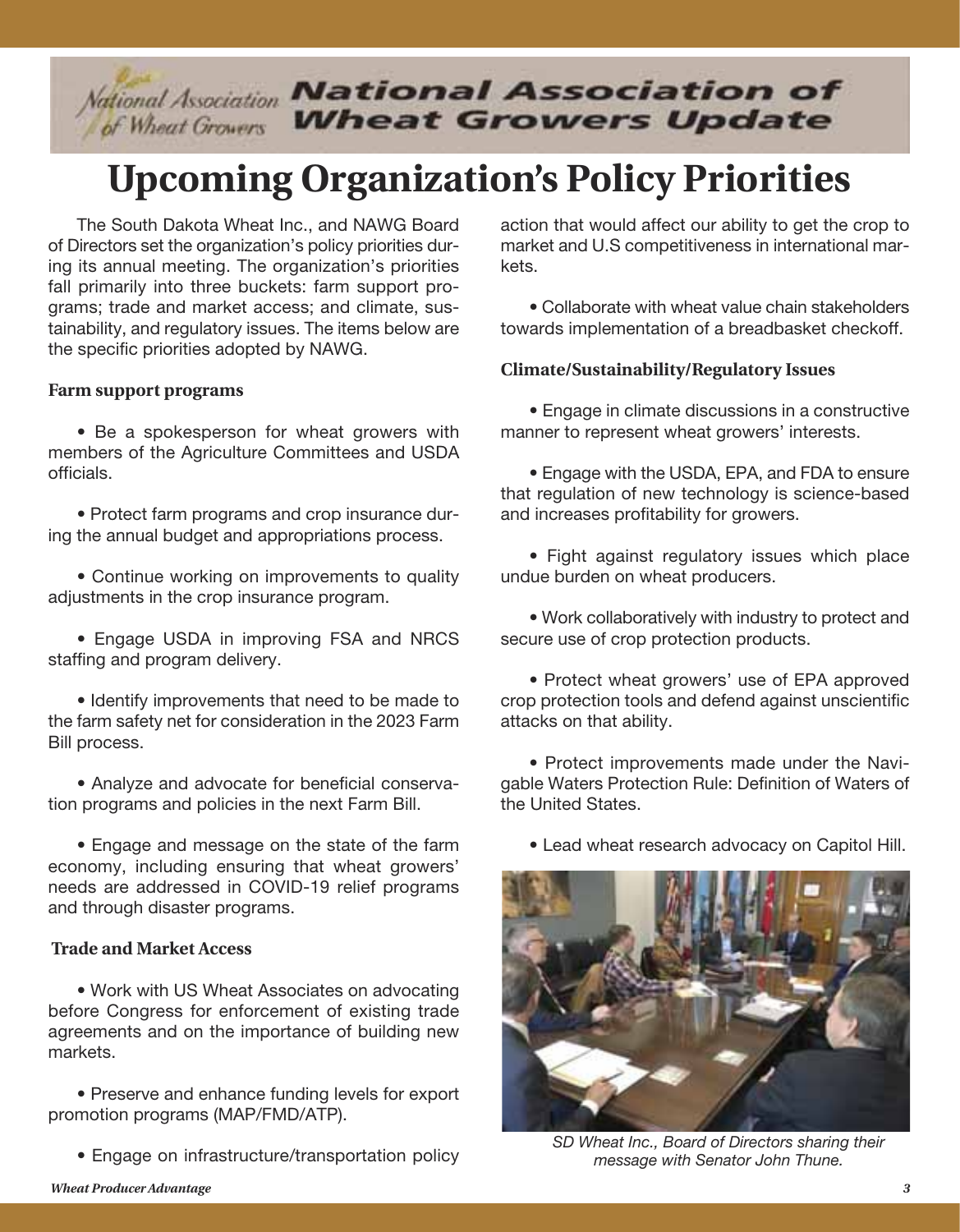

This survey will be available at wheatworld.org very shortly. Your comments are important to our policies for the next farmbill. Please take time to participate on-line.

*1. What type of risk is the most important to cover in Title 1? Provisions of Title I, the "Commodity Title," of the 2018 farm bill authorize current commodity revenue support programs like marketing assistance loan (MAL) program and the Price Loss Coverage (PLC) and Agricultural Risk Coverage (ARC) programs*

- a. Price
- b. Revenue
- c. Yield
- d. [Include text field for any comments]

*2. Rate each of the following Title I programs in terms of effectiveness relative to wheat.*

a. Price Loss Coverage (PLC)

 i. N/A + 1-5 [Unsatisfactory, less than Satisfac tory, Satisfactory, Above Average, and Excell ent]

- b. Agriculture Risk Coverage-County (ARC-CO) i. N/A + 1-5 [Unsatisfactory, less than Satisfac tory, Satisfactory, Above Average, and Excel lent]
- c. Agriculture Risk Coverage-Individual (ARC-IC) i. N/A + 1-5 [Unsatisfactory, less than Satis factory, Satisfactory, Above Average, and Ex cellent]
- d. Marketing Assistance Loan (MAL) i. N/A + 1-5 [Unsatisfactory, less than Satis factory, Satisfactory, Above Average, and Ex cellent]
- e. Loan Deficiency Payments (LDP) i. N/A + 1-5 [Unsatisfactory, less than Satis factory, Satisfactory, Above Average, and Ex cellent]

 f. Do you have any suggestions to make Title I pro grams more effective?

i. [Include text field for any comments – "]

*3. How effective is your crop insurance policy for wheat at covering losses? In the comments, please elaborate on which additional crop insurance policies provided value to you in managing risk.*

> a. N/A + 1-5 [Unsatisfactory, less than Satisfactory, Satisfactory, Above Average, and Excellent] b. [Include text field for any comments]

*4. What challenges or hurdles do you face when purchasing or making crop insurance claims?*

a. [Include text field for any comments]

*5. What is your biggest concern about in the future of crop insurance?*

a. [Include text field for any comments]

*6. What would you like to see improved or changed in the crop insurance program?*

a. [Include text field for any comments]

*7. Do you think that the following ad-hoc programs were effective and necessary to cover disasters? If yes, rate them on their effectiveness?*

> a. Market Facilitation Program (MFP) i. Yes or No

 If-Yes, N/A + 1-5 [Unsatisfactory, less than Satisfactory, Satisfactory, Above Average,

and Excellent]

 a. Coronavirus Food Assistance Program (CFAP) i. Yes or No If-Yes, N/A + 1-5 [Unsatisfactory, less than Satisfactory, Satisfactory, Above Average, and Excellent]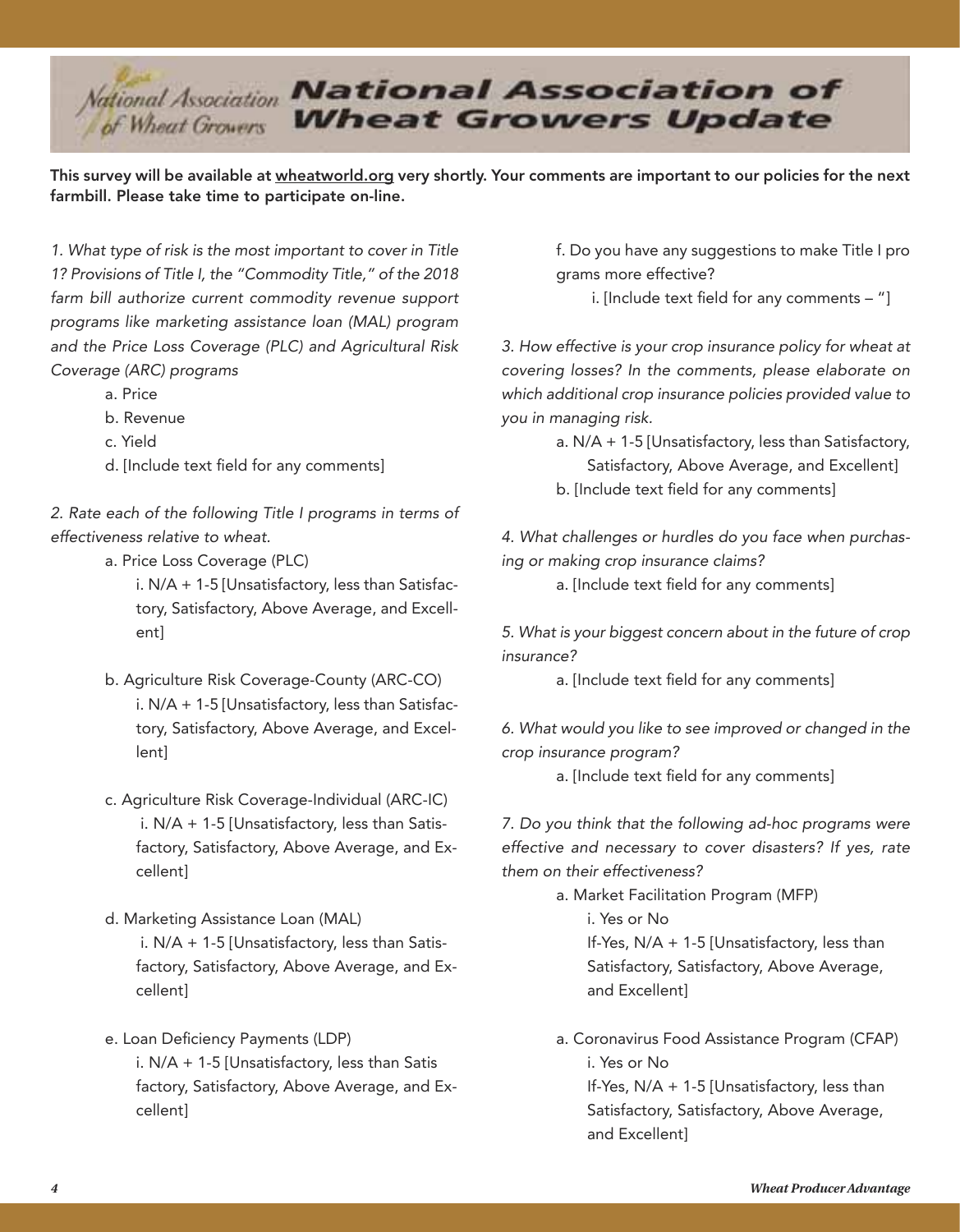b. Wildfire and Hurricane Indemnity Program Plus  $(WHIP+)$ 

 i. Yes or No If-Yes, N/A + 1-5 [Unsatisfactory, less than Satisfactory, Satisfactory, Above Average, and Excellent] [Include text field for any comments]

*7. Are you supportive of reestablishing a permanent disaster aid program, like WHIP+, if it meant reduced funding for some Title I or Crop Insurance programs?*

> a. Yes or No [Include text field for any comments]

*8. If farm bill programs were condensed or eliminated, which of the following would you prefer to use as your main risk management too?*

a. Title I

b. Crop Insurance

c. Disaster/ Ad-Hoc Payments

*9. Does the current wheat PLC reference price of \$5.50 per bushel cover cost of production?* Yes/No

*10. What do you think is the highest level at which the PLC target price could be set without affecting your planting decision?*

- a. Less than \$5.00 per bushel
- b. \$5.01-\$5.25 per bushel
- c. \$5.26-\$5.50 per bushel
- d. \$5.51-\$5.75 per bushel
- e. \$5.76-\$6.00 per bushel
- f. More than \$6.00 per bushel

*11. If you could make any change to Title I or Crop Insurance without worrying about off-sets, funding, the debt, or any other repercussions, what would you like to see?*

*12. When working with FSA, NRCS or your conservation district, what type of conservation assistance are you seeking to address?*

- a. Water quality
- b. Water quantity/drought
- c. Nutrient management
- d. Soil health

*Wheat Producer Advantage 5* e. Assistance to comply with regulations

 f. Endangered species habitat-related issues g. Other write in

*13. What type of conservation assistance is most important to you?*

> a. Land retirement – payments for taking portions of the field/farm out of production

 b. Working lands – payments for adopting practices/technology in-field

 c. Easements (protect land from development) d. Other – write in

*14. Are there sufficient conservation options/practices/enhancements available in the USDA conservation programs for wheat growers?*

*15. If you could make any change to conservation programs, what would you like to see?*

*16. Are cover crops used in your area?*

*17. Are you aware of local recommendations on the use of cover crops?*

*18. Do you participate in Farm Service Agency (FSA) guaranteed or direct loan programs?*

- *19. If yes, what program(s)?*
	- a. Guaranteed ownership
	- b. Guaranteed operating
	- c. Direct ownership
	- d. Direct operating

*20. Did loan rates trigger the availability of Marketing Assistance Loans/Loan Deficiency Payments in your area this year?*

*21. If yes, did you find this option helpful?*

*22. How valuable do you consider local FSA office services to be? (1 = not valuable; 5 = very valuable)*

*23. How useful do you find online services like aerial photography, Farm+, the Common Land Unit system, and ACRSI to be? (1 = not useful; 5 = very useful)*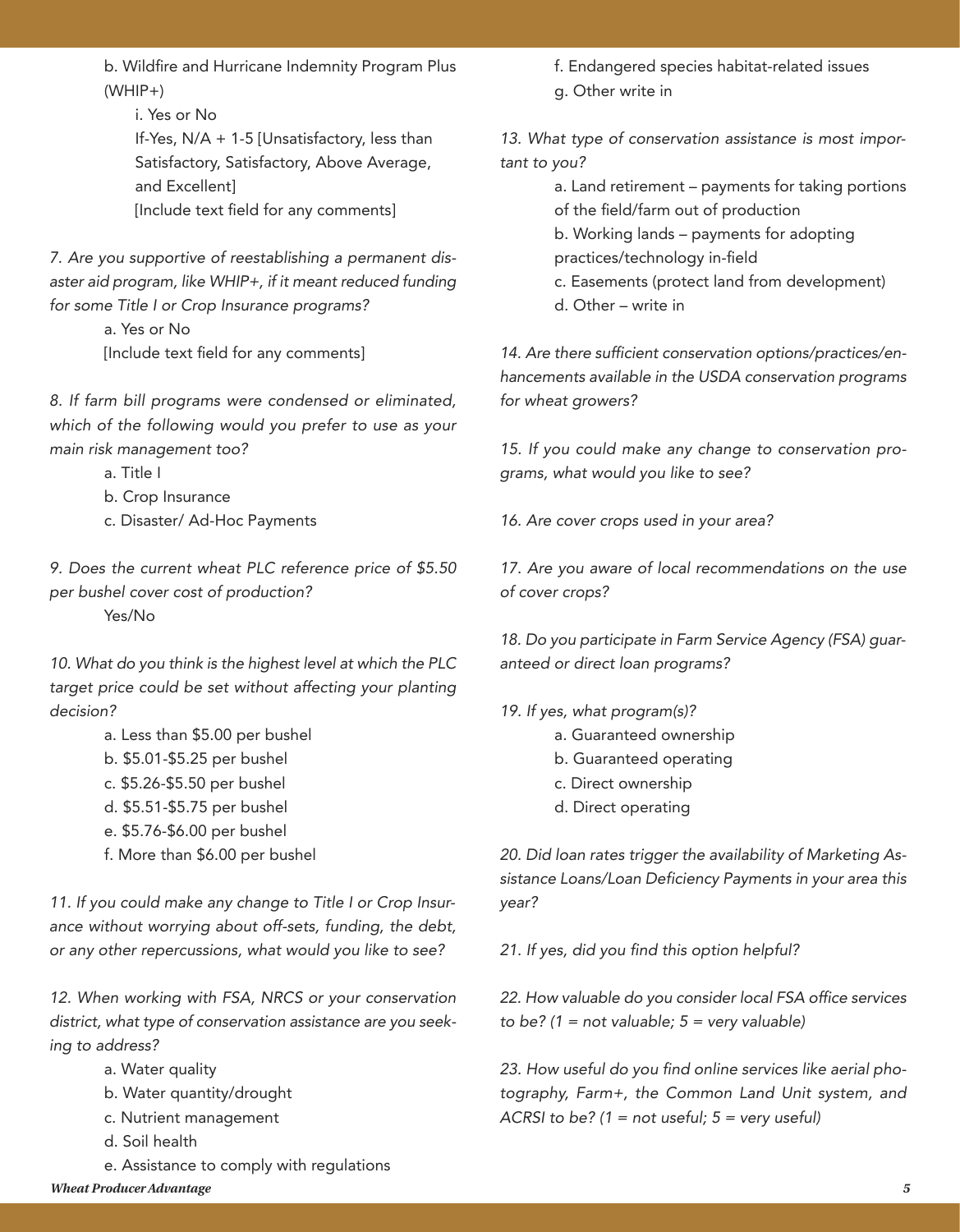### **2022 Legislative Session Issues**

Session will start on January 11. SD Wheat Inc. will be watching the following issues:

#### **STATE**

• Preliminary numbers of one-time money are over \$60 Million in state general fund dollars and \$1.25 Billion in federal money.

- Water projects \$660,000,000.
- Workforce housing \$50,000,000.
- Broadband \$50,000,000.

#### **DEPARTMENT OF AG AND NATURAL RESOURCES**

• Results for department merger of Dept of Ag & DENR.

• Update on the DEX complex on State Fair Grounds PUC.

• Grain Broker oversight — increase penalties for buying grain without a license.

#### **AG LAND TASK FORCE**

• No legislation from the task force introduced at this time and soil table is on hold.

• An actual use bill maybe introduced by a House member.

#### **SDSU FUNDING PRIORITIES**

• Cottonwood Research Farm and a Meat Lab Upgrade.

#### **CONSERVATION DISTRICTS**

• Request \$3 million of one-time funds to the Conservation District Special Revenue Fund.

• Request \$100,000 increase for the Coordinated Natural Resources Conservation Fund for resilient forest projects.

**If you have comments or concerns on any of the legislative issues please contact the SD Wheat, Inc. office at 1-605-224-4418 or email us at wheatinc@midco.net. You can watch any of the legislative committee's on-line at https://sdlegislature.gov/**



### **South Dakota Pest Management Guides**

The South Dakota Pest Management guides are now available for free. The guides offer recommendations for controlling weeds, insects, and diseases in a variety of South Dakota crops.

*Use this link to access the guides: 2022 South Dakota Pest Management Guide - Wheat*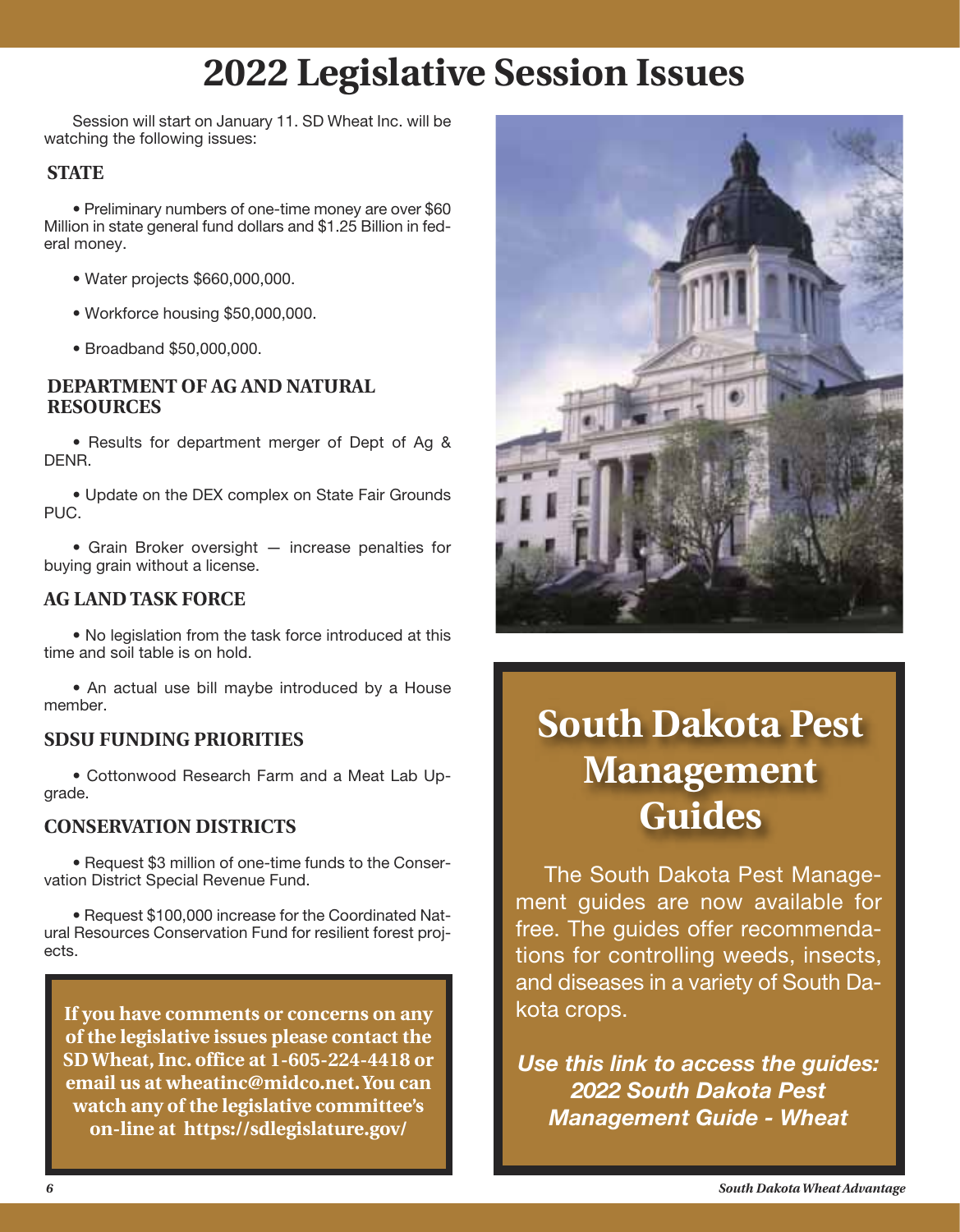

### Varieties that lead the industry. And lead you to better yields.

With AgriPro<sup>®</sup> brand wheat varieties continuing to push for genetic diversity, it's no wonder AgriPro makes up the largest portfolio in the wheat industry and consistently ranks in the top yield groups in every region. New releases show improved yield of 3 to 5% over current varieties. It's time to plant top-performing wheat varieties in your field.

Hard Red Spring Wheat

### New! AP Murdock—Yield Muscle and Straw Strength

To learn more, contact your local AgriPro Associate or visit AgriProWheat.com.

## **AgriPro**

syngenta®

©2020 Syngenta. Some or all of the varieties may be protected under one or more of the following: Plant Variety Protection **ted States Plant Patents and/or Utility Patents and may not be propagated or reproduced without authorization.** AgriPro®, th marks of a Syngenta Group Comp